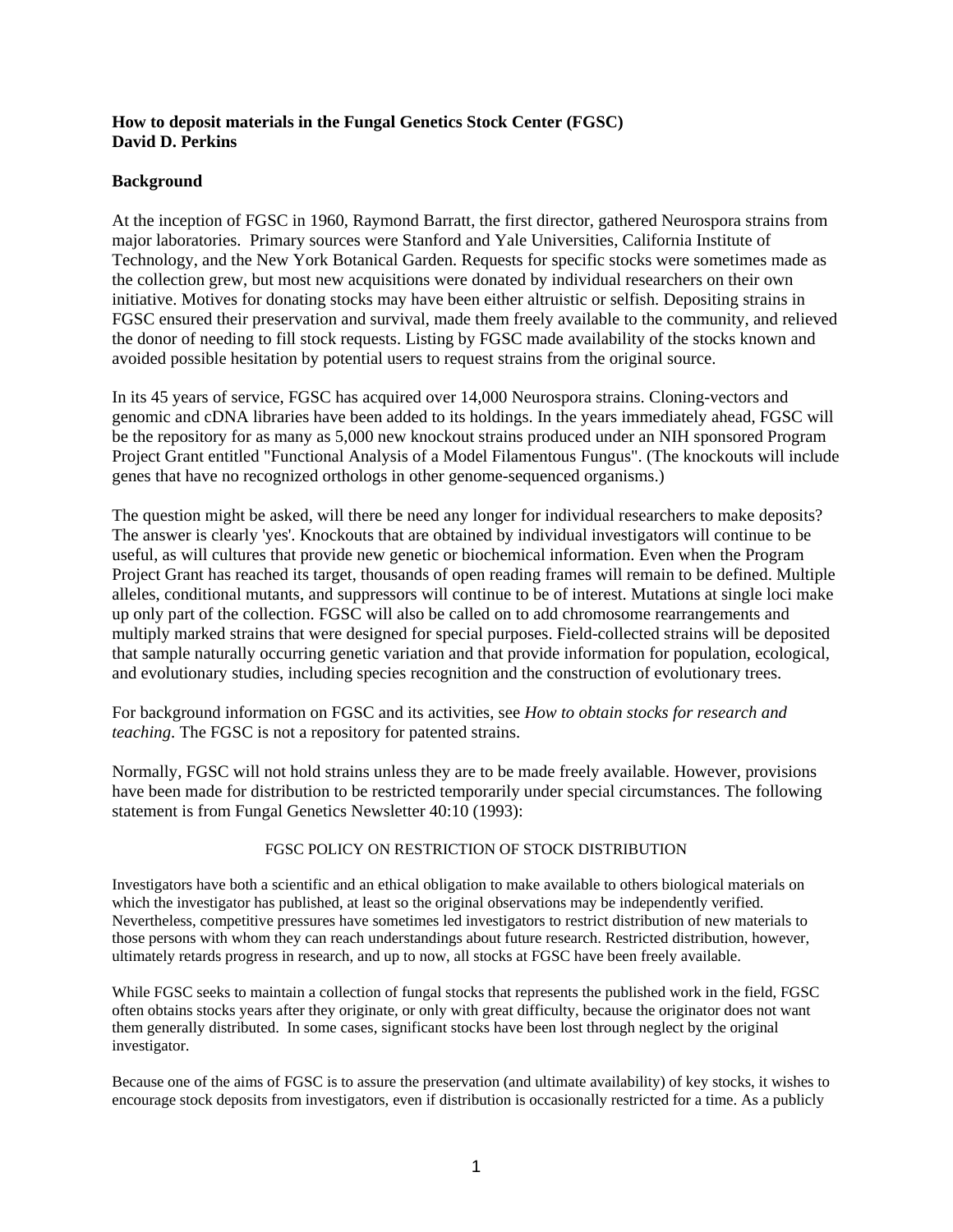funded entity, FGSC cannot endorse the principle of restriction, except in cases where it encourages deposit of key stocks. In such cases, FGSC will serve as a safe deposit and will negotiate an interval with investigators in which stocks will not be released. The interval will not exceed one year after publication of results on the stocks. During this interval, the stocks will not be listed in the catalogue, and any request for the stocks will be referred to their originator. At the end of the interval, the stocks will be listed and will be available to all. This policy may actually hasten the process by which stocks become generally available after publication. FGSC will make every effort to dissuade depositors from restricting distribution, and it is hoped that requests to do so will be few. We hope this policy will help the Stock Center to achieve the goal of obtaining important stocks soon after publication and before being lost. The practice of regular stock deposition, together with respect for the scientific interests of investigators who originate or who need unique biological material, will benefit research efforts of the fungal genetics community.

## **Procedure**

Before sending materials to FGSC it would be well to provide the Stock Center with a description of the strains or clones that are proposed for deposit, to confirm their suitability:

Fungal Genetics Stock Center Cell Biology and Biophysics University of Missouri, Kansas City 5007 Rockhill Road Kansas City, MO 64110

Phone (816) 234-6485 FAX (816) 235-6561 e-mail: [questions@FGSC.net](mailto:questions@FGSC.net)  Home page: www.fgsc.net

In choosing names and symbols for new mutants, consult nomenclature recommendations (Perkins 1999), usage in the latest FGSC Catalog, which provides information on current holdings, and usage by the Leads Gene List /e-Compendium [http://www.bioinf.leeds.ac.uk/~gen6ar/newgenelist/genes/gene\\_list.htm](http://www.bioinf.leeds.ac.uk/~gen6ar/newgenelist/genes/gene_list.htm).

Each item sent to FGSC should be accompanied by a deposit sheet. Reprints or PDFs of publications describing the strain or plasmid should also be provided, if available. Printable forms for depositing strains or plasmids can be downloaded from the FGSC web site [http://www.fgsc.net.](http://www.fgsc.net/) The deposit sheets are largely self-explanatory. Allele (isolation) numbers should be provided for each mutant gene, together with information about the origin and characteristics of the strain. On acceptance, the stock center will give each strain a unique acquisition number ('FGSC number'). Care should be taken not to confuse FGSC numbers with allele numbers.

Shipment is best made in small  $(10 \times 75 \text{ mm})$  slants, sent by first class airmail (from abroad) or courier (especially within the United States, where mail packets may be irradiated). Alternatively, conidia may be streaked on a filter paper strip in a small  $(45 \times 74 \text{ mm})$  sterilized glassine envelope and mailed in a letter envelope (for details, see *How to sample natural populations*).

#### **References**

Fungal Genetics Stock Center. 1993. FGSC policy on restriction of stock distribution. Fungal Genet. Newslett. 40: 10.

Fungal Genetics Stock Center. 2004. *Catalogue of Strains*, *10th Edition*. (Published in even-numbered years as Supplement to Fungal Genetics Newsletter.)